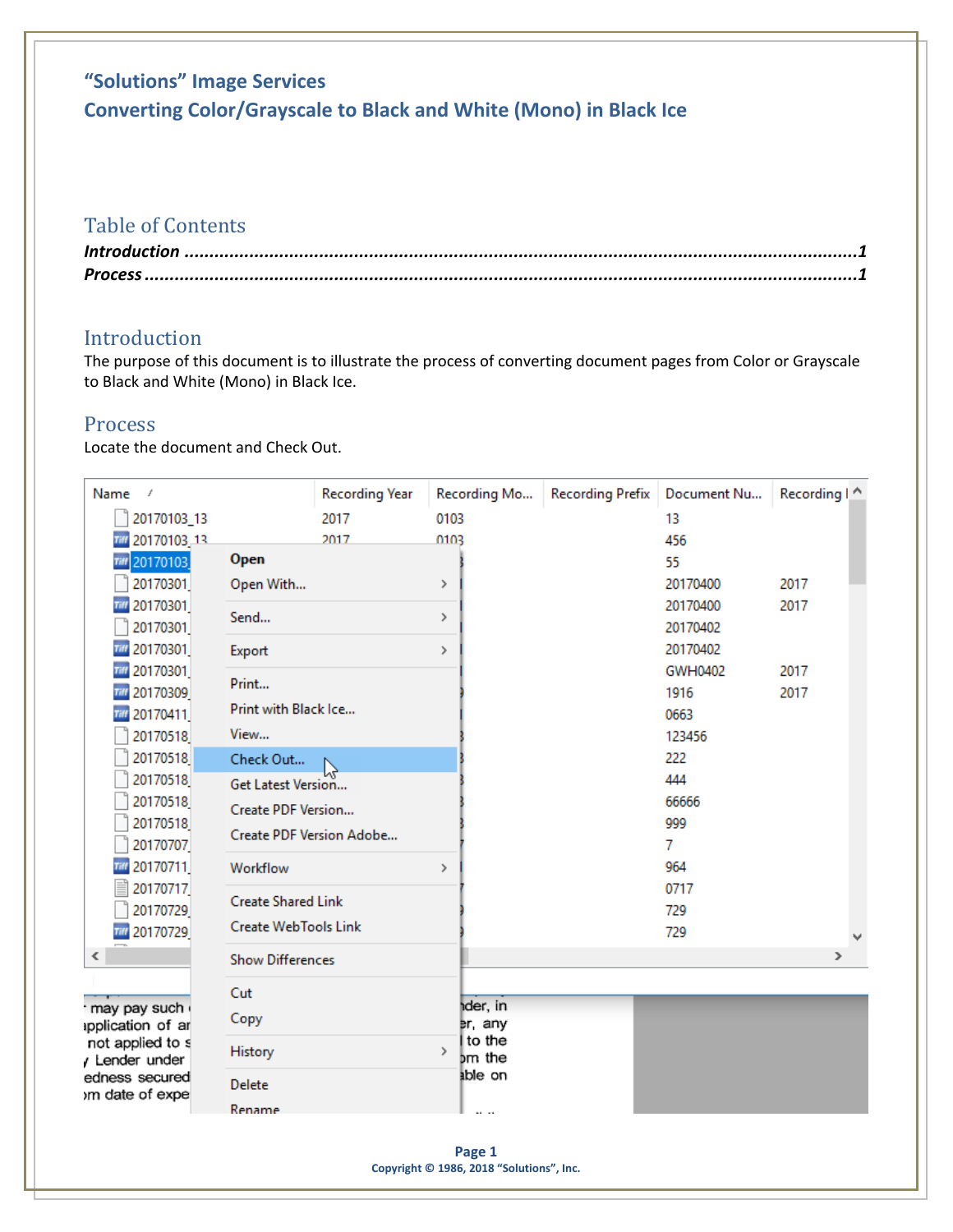## **"Solutions" Image Services Converting Color/Grayscale to Black and White (Mono) in Black Ice**

Select the "Tools" tab at the top of Black Ice Tiff Viewer. Click through the document to find any pages that might be in Grayscale. To convert to Black and White simply click the "Convert to Mono" button.

Note: If this option is not accessible it means **this page** is already in Mono (Black and White) format. Check all pages individually.

| - H - 1                                                                     |                                                                                |                                                                       |                                          |                                                                                |                | Black Ice Tiff Viewer 11.97 - [20170103_55.tif: 3 of 7   Nor                                                                                                                                                                                                                                                                                                                                                                                                                                                                                                                                                                                                                                                                                                                                                                                                                                                                                                                                                                                                                                                                                                                                                                                     |                                                                                                            |
|-----------------------------------------------------------------------------|--------------------------------------------------------------------------------|-----------------------------------------------------------------------|------------------------------------------|--------------------------------------------------------------------------------|----------------|--------------------------------------------------------------------------------------------------------------------------------------------------------------------------------------------------------------------------------------------------------------------------------------------------------------------------------------------------------------------------------------------------------------------------------------------------------------------------------------------------------------------------------------------------------------------------------------------------------------------------------------------------------------------------------------------------------------------------------------------------------------------------------------------------------------------------------------------------------------------------------------------------------------------------------------------------------------------------------------------------------------------------------------------------------------------------------------------------------------------------------------------------------------------------------------------------------------------------------------------------|------------------------------------------------------------------------------------------------------------|
| Home                                                                        | Annotation<br>Tools                                                            | <b>Document Cleanup</b>                                               | Scan                                     |                                                                                |                |                                                                                                                                                                                                                                                                                                                                                                                                                                                                                                                                                                                                                                                                                                                                                                                                                                                                                                                                                                                                                                                                                                                                                                                                                                                  |                                                                                                            |
| ← Flip horizontal<br>+ Flip vertical<br><b>H</b> Invert                     | EX Rotate 90<br>C≚ Rotate 180<br>EX Rotate 270   - Cut page<br>Page operations | Delete page<br>I Move page<br>Insert Merge text<br>page(s) with image | Split<br>file                            | Cut<br><b>Delete</b><br>file<br>file<br>File operations                        |                | Image information<br>Tiff tag information<br>Convert Convert to Convert<br>Change resolution<br>to Color Grayscale to Mono<br>Color mode<br><b>Details</b>                                                                                                                                                                                                                                                                                                                                                                                                                                                                                                                                                                                                                                                                                                                                                                                                                                                                                                                                                                                                                                                                                       | SharePoint<br>Upload                                                                                       |
| <b>ISS-</b><br>Page 1<br>Select Tiff icon                                   | ۸                                                                              |                                                                       |                                          |                                                                                |                | LENDER'S EXPENDITURES. If any action or proceeding is commenced that would materially affect<br>Lender's interest in the Property or if Grantor fails to comply with any provision of this Assignment or<br>any Related Documents, including but not limited to Grantor's failure to discharge or pay when due any<br>amounts Grantor is required to discharge or pay under this Assignment or any Related Documents,<br>Lender on Grantor's behalf may (but shall not be obligated to) take any action that Lender deems<br>appropriate, including but not limited to discharging or paying all taxes, liens, security interests,<br>encumbrances and other claims, at any time levied or placed on the Rents or the Property and paying all<br>costs for insuring, maintaining and preserving the Property. All such expenditures incurred or paid by<br>Lender for such purposes will then bear interest at the rate charged under the Note from the date<br>incurred or paid by Lender to the date of repayment by Grantor. All such expenses will become a part<br>of the Indebtedness and, at Lender's option, will (A) be payable on demand; (B) be added to the<br>and choose 'Save As.' Verify the Compression Mode chosen is CCITT G4. |                                                                                                            |
| <b>Till</b> Save Image File                                                 |                                                                                |                                                                       |                                          |                                                                                | $\times$       | <b>TIFF Saving Options</b>                                                                                                                                                                                                                                                                                                                                                                                                                                                                                                                                                                                                                                                                                                                                                                                                                                                                                                                                                                                                                                                                                                                                                                                                                       |                                                                                                            |
|                                                                             | ABC123                                                                         |                                                                       | ←自診园▼<br>$\vert \cdot \vert$             |                                                                                |                | Compression Mode                                                                                                                                                                                                                                                                                                                                                                                                                                                                                                                                                                                                                                                                                                                                                                                                                                                                                                                                                                                                                                                                                                                                                                                                                                 | Color Mode                                                                                                 |
| Save in:<br>Quick access<br>Desktop<br>m<br>Libraries<br>This PC<br>Network | abc123.tif                                                                     |                                                                       |                                          |                                                                                |                | C No Compression<br>C Pack Bits<br>C LZW<br>C LZW Differential<br>C CCITT G3 1D No EOL<br>$\circ$ CCITT G3 1D EOL<br>$\odot$ CCITT G3 2D<br>$\times$ CCITT G4<br>$C$ JPEG<br>Show Advanced Options >>                                                                                                                                                                                                                                                                                                                                                                                                                                                                                                                                                                                                                                                                                                                                                                                                                                                                                                                                                                                                                                            | Monochrome<br>(Black and White)<br><b>C</b> Grayscale<br>Color<br>O<br>Fill Order<br>C Normal<br>C Reverse |
|                                                                             | File name:<br>Save as type:<br>$\Box$ Save only current page                   | abc123<br><b>TIFF File Format</b>                                     |                                          | $\overline{\phantom{a}}$<br>$\overline{\phantom{a}}$<br><< Hide saving options | Save<br>Cancel |                                                                                                                                                                                                                                                                                                                                                                                                                                                                                                                                                                                                                                                                                                                                                                                                                                                                                                                                                                                                                                                                                                                                                                                                                                                  |                                                                                                            |
|                                                                             |                                                                                |                                                                       | Copyright © 1986, 2018 "Solutions", Inc. | Page 2                                                                         |                |                                                                                                                                                                                                                                                                                                                                                                                                                                                                                                                                                                                                                                                                                                                                                                                                                                                                                                                                                                                                                                                                                                                                                                                                                                                  |                                                                                                            |